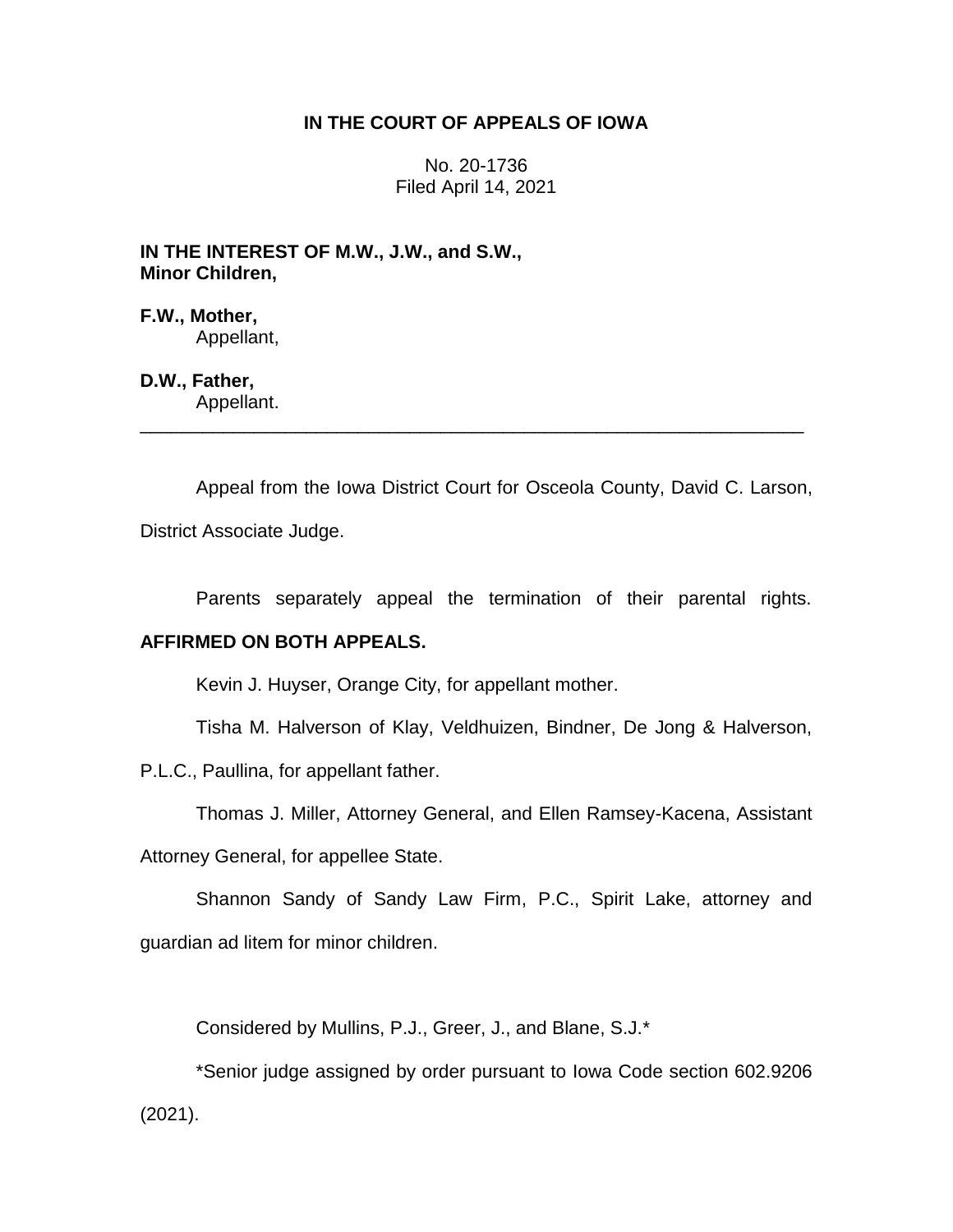### **BLANE, Senior Judge.**

Parents separately appeal the termination of their parental rights to three children, a nine-year-old and twin seven-year olds. They argue: (1) the State failed to prove the statutory ground for termination; (2) termination was not in the children's best interests; (3) the juvenile court should have applied a statutory exception to forego termination; and (4) the father alone argues the DHS failed to make reasonable efforts to reunite him with the children. We reject each of their claims, except that we find the father did not preserve error on the final claim. Therefore, we affirm termination of the parents' rights to the three children.

## **I. FACTS AND PRIOR PROCEEDINGS**

The family originally came to the attention of the Department of Human Services (DHS) in August 2018 when emergency services responded to a fire at their home. While the parents were asleep and intoxicated, one of the children, unsupervised, had been playing with a lighter and started a fire in the basement. Due to the extent of the fire damage, the family could no longer live in the home. Responders also observed the home was extremely unsanitary, with clutter, decaying food, and feces spread on walls. Concerns arose that the parents were using drugs while supervising the children. This led to a founded child abuse assessment for denial of critical care and failure to provide proper supervision. Another founded report in October determined the parents were not providing adequate supervision when someone saw one of the then-five-year-old twins walking on the roof of their house unattended. Finally, in December 2018, the children were removed from the home amid a third child abuse investigation and founded child abuse report. According to the family safety plan, the father was not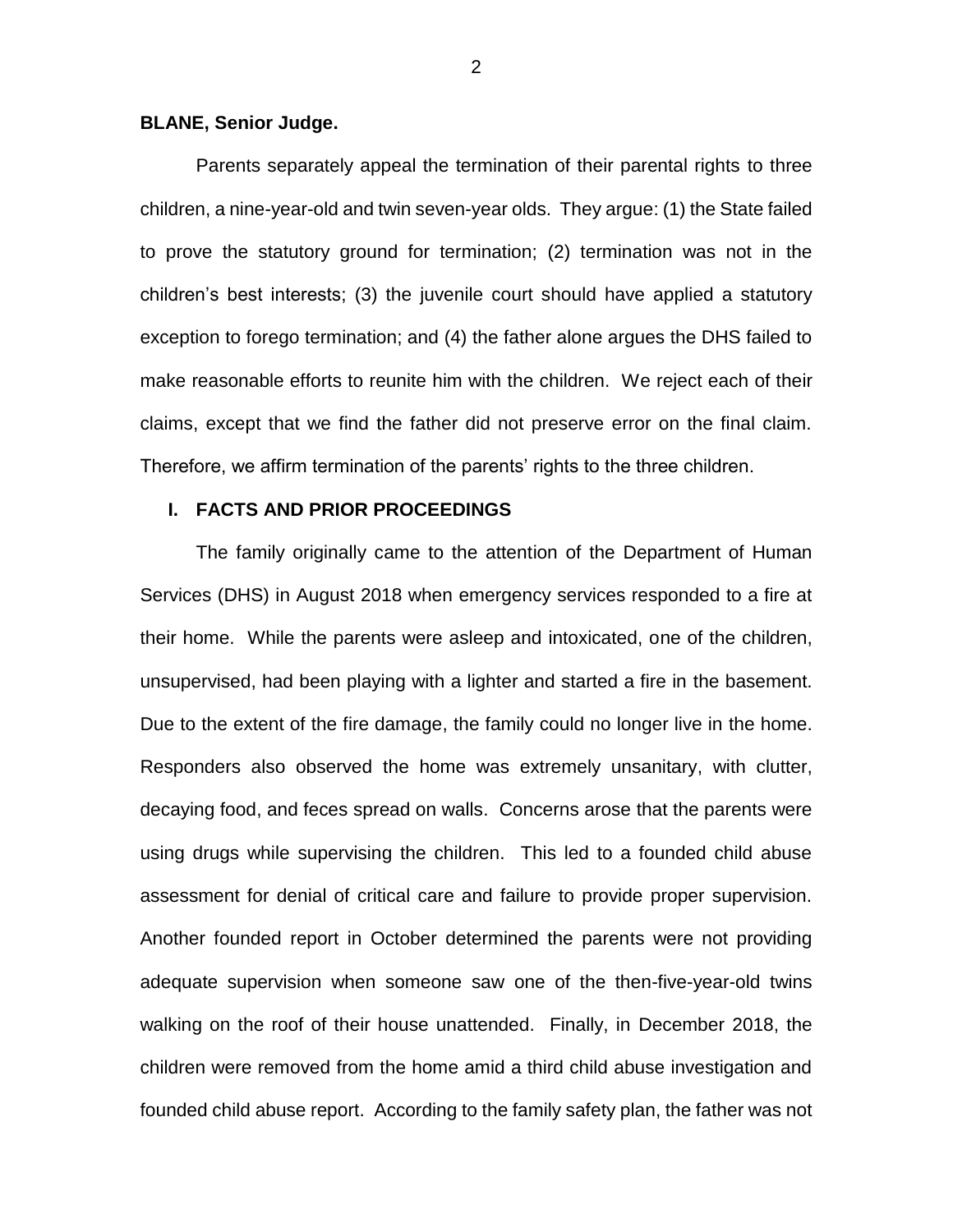supposed to be caring for the children unsupervised but he was reportedly doing so.

The children were adjudicated in need of assistance and placed in foster care. DHS began providing court-ordered services to the parents, including visitation. The mother had trouble attending visitation consistently. The family safety, risk, and permanency (FSRP) provider found it difficult to communicate with her. The mother maintained an irregular work schedule and frequently was unable to attend visits. Service providers attempted to schedule around her work or offer transportation and Saturday visits. Sometimes the mother's personal and social events took precedence over interactions with her children, such as a class reunion. At one point, the mother went six months without a visit with the children. She never progressed beyond fully-supervised visits. She also moved out of state to Minnesota for work and to be closer to her family despite being told it would make it harder for the Iowa DHS to provide services. Since the mother does not have a driver's license and DHS could not transport the children across state lines, no visits were held at her home in Minnesota.

The service providers also noted the mother's poorly-developed parenting skills. Despite taking some parenting classes and receiving regular prompts from service providers, the mother was unable to absorb those lessons and appropriately redirect or discipline the children. The service providers noted this was especially true when the mother was interacting with all three children at once. The FSRP worker felt the mother could not safely parent them together. She never completed court-ordered mental-health services, but she was attending medicine management appointments.

3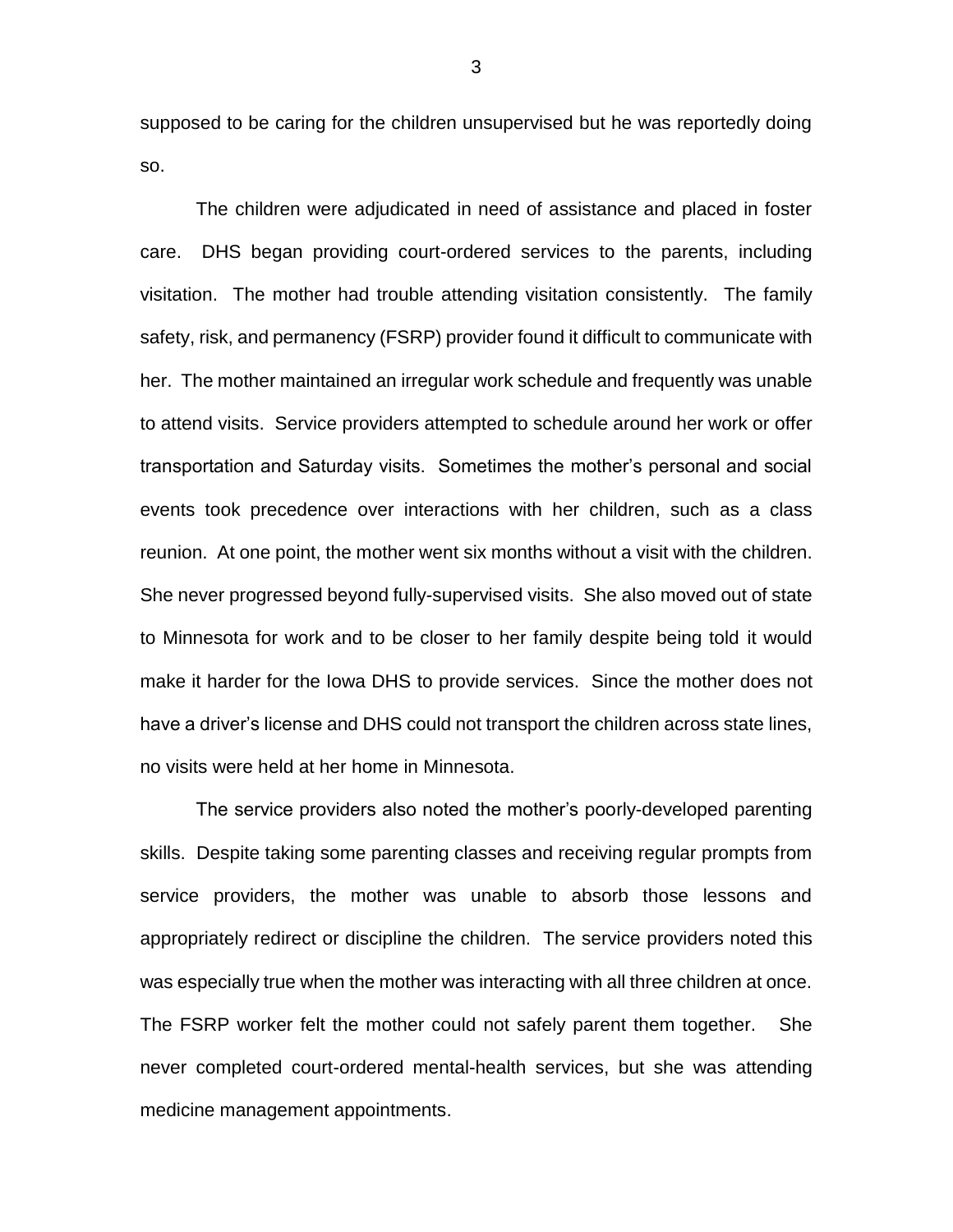The FSRP worker reported the father was more hands-on and skilled in his parenting during interactions with the children. He was able to "use humor to motivate them" and was "better at redirecting and keeping order" among them. The FSRP worker and the DHS social worker reported a demonstrable bond between the father and the children since they seemed to enjoy their visits.

The FSRP worker explained, and as shown by extensive records, that the three children all have special needs, qualify for behavioral health intervention services, and have IEPs at school. They also each have significant trauma-related mental-health diagnoses such as speech delays and post-traumatic stress syndrome. In the FSRP worker's opinion, the parents could not provide the level of care they require. The mother could not identify the children's medical or developmental delays or mental-health diagnoses, therapists, doctors, or teachers. The FSRP worker's hints to the mother to connect with their therapists and doctors were not taken. The FSRP worker opined "it is a 24/7 job to parent these children" and get them to their respective appointments and meetings. Due to the parents' own mental-health and substance-abuse issues, she did not think the parents could keep up with the children's needs. Neither parent consistently participated in their family therapy sessions either. In foster care, the children were receiving appropriate treatment for their developmental issues and improving.

The FSRP worker testified she saw little evidence of a bond between the mother and children. In contrast, she saw a bond with the father as the children looked forward to their visits with him and enjoyed spending time with him. Interactions went well enough that the DHS provided the father overnights and one trial home placement with the oldest child. That ended because of reports that the

4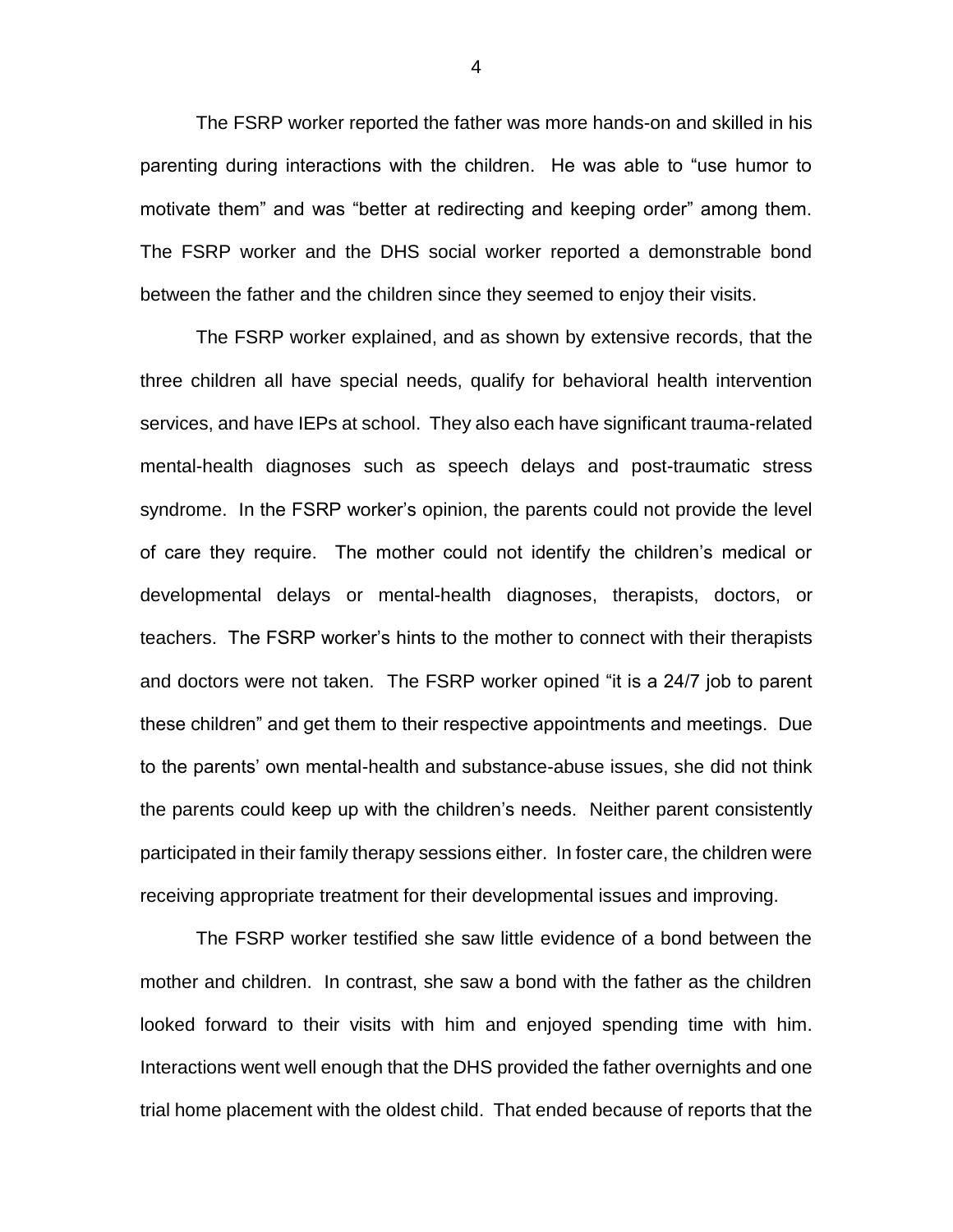father had physically abused the small child of his paramour, with whom he was living.<sup>1</sup> The father was charged with felony child endangerment as a result of that incident. The criminal complaint alleged he had assaulted the child on multiple occasions leaving serious injuries, bruising, scarring, and potential loss of hearing. Those charges were pending at the time of the termination hearing. Also after that incident, the father was asked to submit to a drug test, which came back positive for methamphetamine. A methamphetamine pipe was recovered from the home as well. Despite multiple prior arrests for drug use, the father has not completed substance-abuse treatment. He also denied having a methamphetamine problem. The mother also denies he has used methamphetamine in the last ten years. She believes the father is sober and can parent the children safely. She explains any positive tests are the result of tampering by others.

The State petitioned to terminate, raising several grounds. The juvenile court terminated the parents' rights, pursuant to Iowa Code section 232.116(1)(f) (2020). The parents appeal separately.

#### **II. SCOPE AND STANDARD OF REVIEW**

 $\overline{a}$ 

"We review child-welfare proceedings de novo." *In re A.H.*, 950 N.W.2d 27, 33 (Iowa Ct. App. 2020). "The juvenile court's fact findings do not bind us, but we give them weight, particularly with regard to credibility." *Id*. Our primary concern is the best interests of the child. *Id*.

<sup>&</sup>lt;sup>1</sup> While the cases were pending, the parents initially pursued marital counseling. This was unsuccessful, the parties separated but have not filed for dissolution of their marriage. Each has entered into new relationships.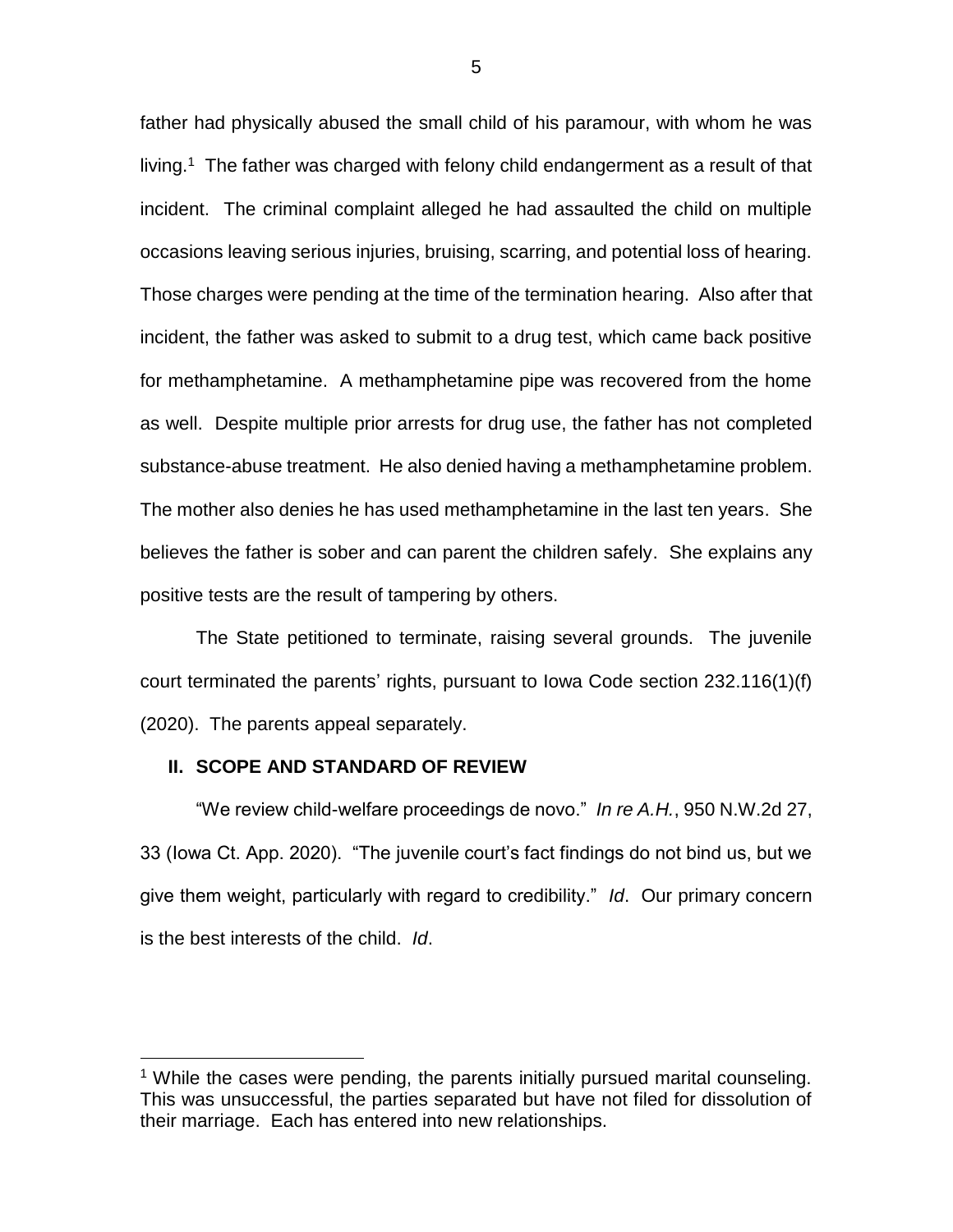## **III. ANALYSIS**

## **A. Statutory Ground for Termination**

The juvenile court found sufficient evidence to terminate both parents' rights pursuant to the statutory ground of Iowa Code section 232.116(1), paragraph (f).

Termination under paragraph (f) requires clear and convincing evidence:

1. The child is four years of age or older.

2. The child has been adjudicated a child in need of assistance pursuant to section 232.96.

3. The child has been removed from the physical custody of the child's parent for at least twelve of the last eighteen months and any trial period at home has been less than thirty days.

4. There is clear and convincing evidence that at the present time the child cannot be returned to the custody of the child's parents as provided in section 232.102.

Iowa Code § 232.116(1)(f). In their petitions on appeal, the parents contend the State failed to prove the children could not be returned at the present time to their custody. *See In re A.M.*, 843 N.W.2d 100, 111 (Iowa 2014) (defining "at the present time" to mean at the time of the termination hearing).

The father points to his almost successful thirty-day home trial period, the other children's overnight visits, and the lack of concerns that the children were suffering any harm. Of course, the trial period at home ended short of thirty days because the father allegedly committed felony child endangerment against another child in the home. The father points out his paramour's older child was allowed to return home. But we think the physical abuse of the other child and the father's subsequent positive drug test for methamphetamine show that he has not reformed his prior conduct that led to his children being removed initially. The father has not successfully completed substance-abuse treatment, continues to deny his addiction, and has not consistently attended to his children's mental and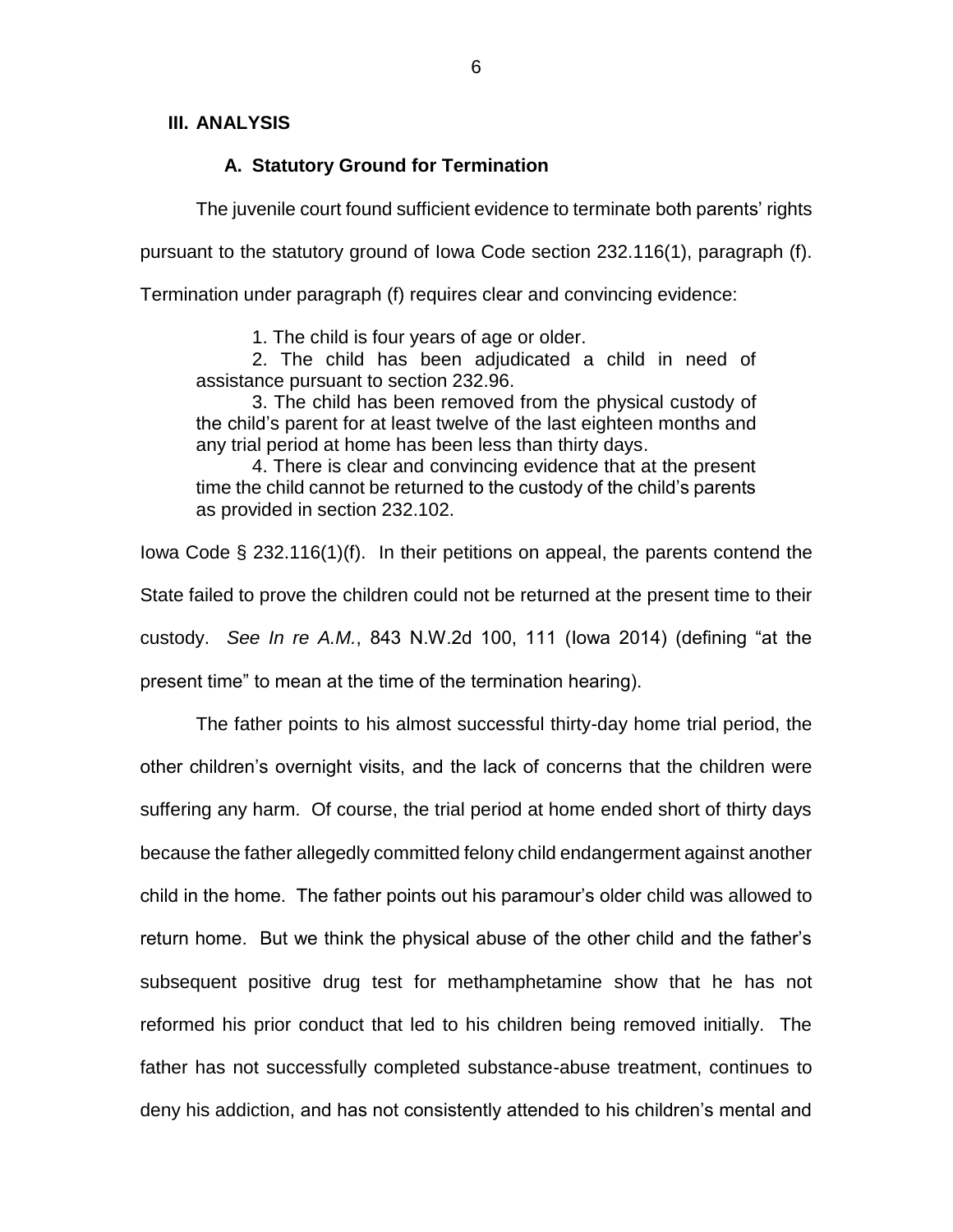physical well-being even if he is capable of attending to them during visitations. Clear and convincing evidence shows the children would still be in danger of adjudicatory harm if they were returned to his care.

The mother points out she had a successful home study by a Minnesota authority that recommended visitations could take place at her home. She asserts her new home no longer raised the cleanliness or sanitary concerns that were present during the family's initial contact with DHS. It is also true that the mother maintains full-time employment and is in a healthier place than earlier in the case. But we do not think she has made satisfactory improvement in significant areas. She has not yet completed any substance-abuse or mental-health treatment. The FSRP provider noted her parenting skills were inadequate to supervise the three children at the same time and did not improve despite the provision of parenting assistance and continual prompting by the FSRP provider. She continues to exercise poor judgment in her belief that the father is not a methamphetamine user and is safe to be around the children. The mother complains DHS did not investigate allowing her parents to transport the children to her for visitation or conduct a home study so the children could be placed with them. The DHS social worker gave cogent reasons for not involving the maternal grandparents—that they refused at times to cooperate with DHS and encouraged the mother not to cooperate. Even if DHS had done as the mother suggests, her parents' participation and assistance would not overcome her failure to complete the case expectations of substance-abuse and mental-health treatment and therapy. Nor would it overcome her inability to parent the children without becoming overwhelmed by their needs, which the FSRP provider and DHS worker both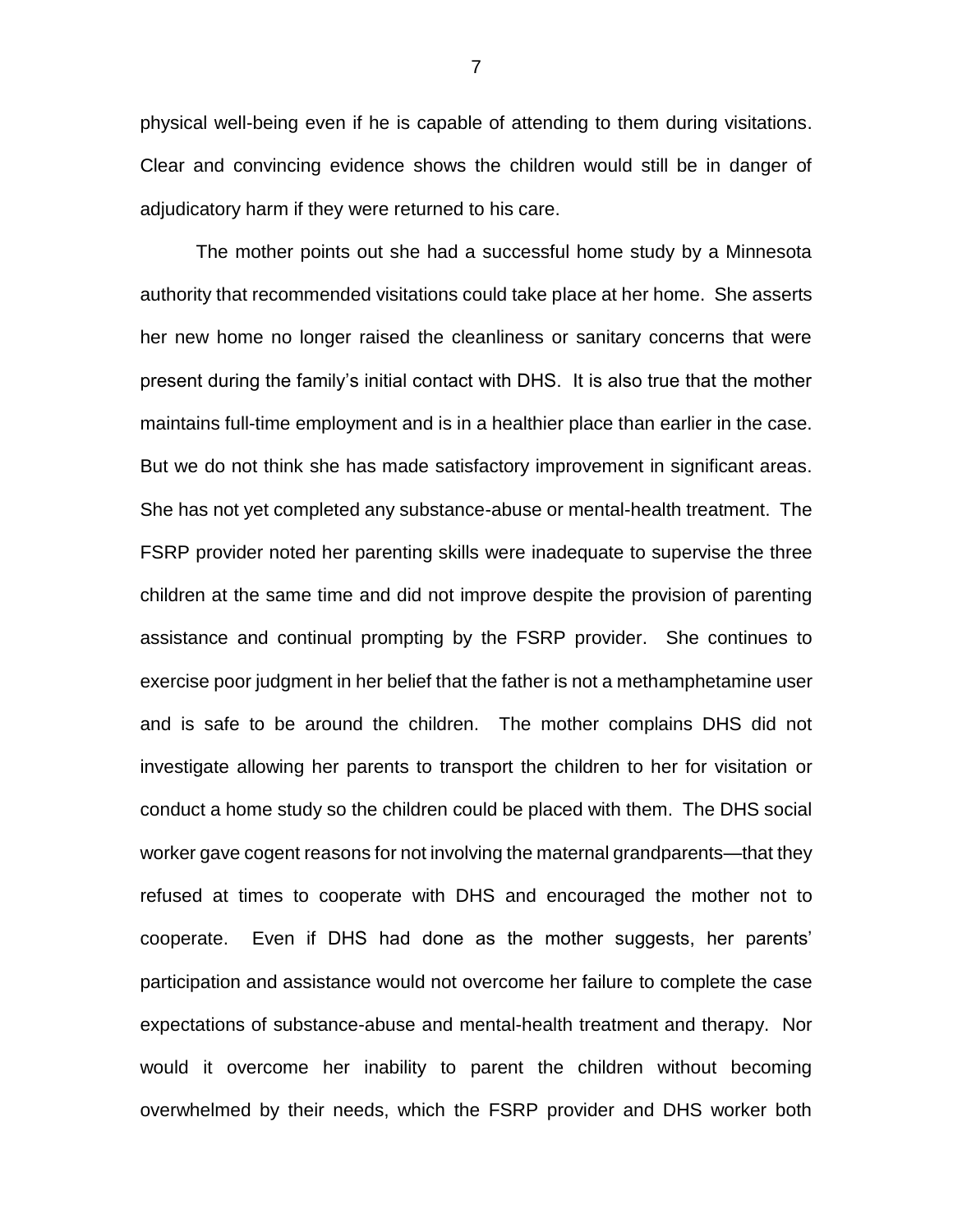testified were significant and beyond the mother's abilities to provide. The evidence is clear and convincing that the children could not be returned to her care at the present time.

#### **B. Best Interests of the Children**

Next, both parents argue it was not in the children's best interests to terminate their rights. In making the best-interests determination, we give primary consideration to the child's safety, the best placement for furthering their long-term nurturing and growth, as well as their physical, mental, and emotional condition and needs. Iowa Code § 232.116(2); *see In re P.L.*, 778 N.W.2d 33, 37 (Iowa 2010). Safety and the need for a permanent home mark the "defining elements" in a child's best interests. *In re J.E.*, 723 N.W.2d 793, 802 (Iowa 2006) (Cady, J., concurring specially).

Both parents argue that because the children are not currently in a preadoptive placement, the increased uncertainty of termination is not in their longterm best interests. It also is not clear that the children will remain together after termination. *See J.E.*, 723 N.W.2d at 800 (describing a judicial "preference to keep siblings together" but demurring that "this preference is not absolute" and makes way for the child's best interests). But the children have already been out of the parental home for two years. The parents have not progressed sufficiently in their efforts to overcome their parenting deficiencies to resume care of the children. And once statutory timelines have run, we must view the need for stability and permanency with urgency. *In re J.H.*, 952 N.W.2d 157, 173 (Iowa 2020). Unfortunately, patience with the parent can work an "intolerable hardship" on the children. *In re R.J.*, 436 N.W.2d 630, 636 (Iowa 1989). And we agree with the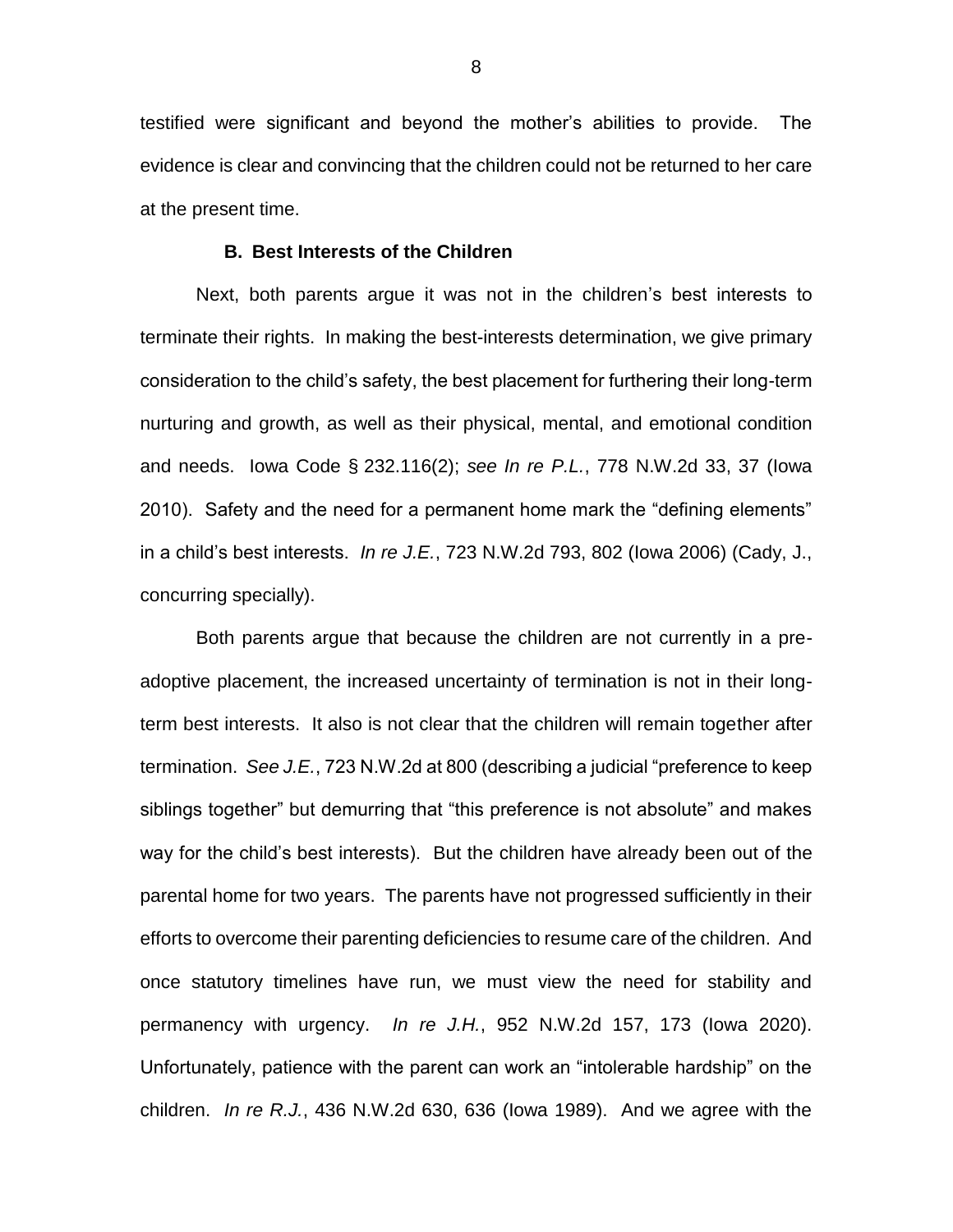juvenile court that the parents have been given a full measure of patience. Even if the children are not adopted by their current placements, their long-term best interests lie in severing their legal relationship to the parents. The parents have not demonstrated an ability to parent safely and with the children's physical, mental, and emotional needs at the forefront. It is possible the children will be separated, with the older child being split away from the younger twins. $2$  In closing arguments, the State represented that various adoptive homes, including relatives' homes, were under consideration but required further investigation that was not possible before the termination of parental rights hearing. We find the need for termination compelling in this case, even if it results in the children being separated. The children require permanency and stability that can only be afforded to them through termination. We find termination was in their best interests.

#### **C. Statutory Exception to Termination**

 $\overline{a}$ 

Both parents asked the court to apply the statuary exception described under Iowa Code section 232.116(3)(c) to forego termination. Under that section, the court can withhold termination if it determines it "would be detrimental to the child at the time due to the closeness of the parent-child relationship." *See* Iowa Code § 232.116(3)(c). Application of this factor is permissive, not mandatory. *See In re A.R.*, 932 N.W.2d 588, 591 (Iowa Ct. App. 2019). But the juvenile court found no reason to apply it, and neither do we.

 $2$  Records indicate that when the older child was placed in the same foster home as the twins' sibling difficulties arose. This lead to a recommendation that the older child be adopted separately but with potential visitation with the twins.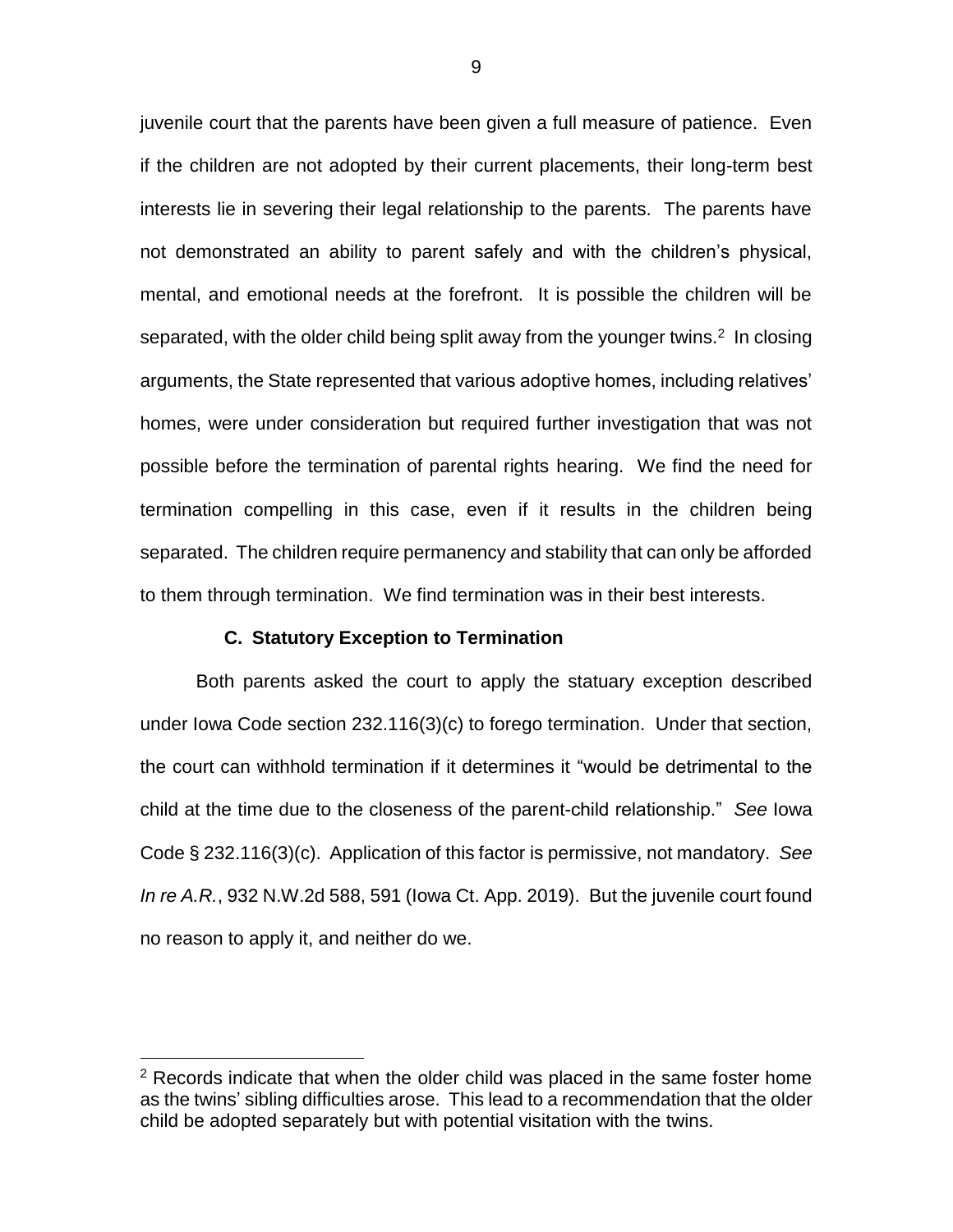Nothing in the record suggests the children would be harmed by terminating their mother's parental rights. The FSRP and DHS workers identified only a slight bond there, and the FSRP worker noted at one of the last visits, the children did not even greet their mother. The mother also has not treated visitation with any urgency, sometimes foregoing the chance to spend time with her children for personal pursuits. She went as long as six months without an interaction with them. We cannot say termination of her parental rights will be detrimental to them.

The father has a stronger argument—the FSRP and DHS workers noted a discernable bond between him and the three children. He was able to interact with them appropriately, and they enjoyed the visits. But given the danger posed by the father's ongoing substance-abuse problem and the fact his relapse into methamphetamine use coincided with a violent attack against another child, we cannot say severing that bond will impact the children enough to forego termination.<sup>3</sup>

### **D. Reasonable Efforts**

 $\overline{a}$ 

The father alone raises the claim that the DHS failed to make reasonable efforts to reunite him with the children. The State responds that he did not preserve error on the claim. Iowa Code section 232.102(7) requires the DHS to "make every reasonable effort to return the child[ren] to the child[ren]'s home as quickly as possible consistent with the best interests of the child[ren]." *See In re C.B.*, 611

<sup>3</sup> *See In re J.S.*, 846 N.W.2d 36, 42 (Iowa 2014) ("[A] juvenile court could reasonably determine that a parent's active addiction to methamphetamine is 'imminently likely' to result in harmful effects to the physical, mental, or social wellbeing of the children in the parent's care.").